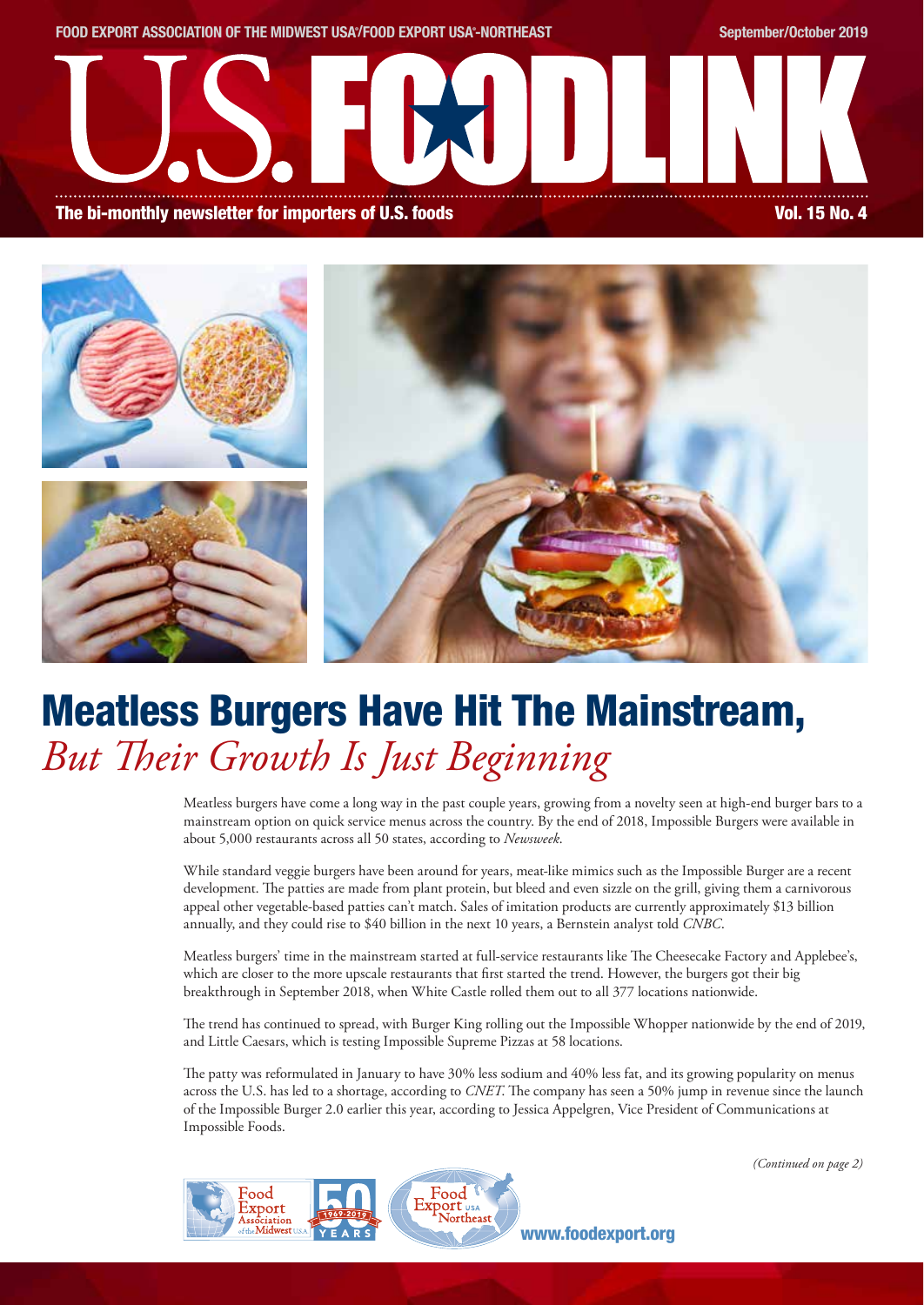### Meatless Burgers Have Hit The Mainstream *Continued*



However, Impossible Foods isn't the only game in town, and competitors are finding their own success. Beyond Meat reformulated the recipe in June to give the burgers marbling with coconut oil and cocoa butter, making the patties look even more like real beef, according to *The Washington Post*. The marbling also melts into the "meat" as it cooks, giving the burgers even more flavor.

Restaurant chains have added various forms of Beyond Meat's products to their menus. Tim Horton's, Carl's Jr. and Del Taco carry Beyond Meat products, which can also be found in supermarkets. The substitute has been a particular success at Del Taco, which has sold over 2 million Beyond Meat tacos and is adding two plant-based burritos due to rising demand, according to *Nation's Restaurant News*.

One of the big appeals of these burgers is the combination of beef's taste with the nutrients of a vegetable. A 2017 study by HealthFocus International found that 60% of consumers say they are cutting back on meat-based eating, and 17% of those aged 15-70 claim to eat a predominantly plant-based diet. However, these consumers don't necessarily label themselves as "vegetarians," showing they still have some interest in meat.

"I don't believe that it is meat versus plant," Steven Walton, general manager of HealthFocus International said. "That is not what is driving this revolution in plant-based eating. There are parallel influences. Animal protein is not without key benefits."

The study also pointed out some of the benefits these plant-based converts may be seeking. Vegetable protein intake has been associated with a 34% reduction in risk of fatal ischemic heart disease; higher vegetable protein and lower carbohydrate intake are linked to a 20% reduction in cardiovascular disease mortality; and a lower-carbohydrate, highervegetable diet is linked to a 10% reduction in the risk of diabetes.

The latter two stats show how the healthy halo around vegetables goes further than meat products. Produce appeared in several other unexpected places during the 100th annual National Restaurant Association (NRA)

Show, according to Mintel. The trend may speak to an aversion toward carbohydrates among dieters.

One manufacturer leading the charge against carbs and gluten is Venice Bakery, which introduced a cauliflowerbased pizza crust in 2018. The company has since expanded its range of dough replacement options with ingredients such as beetroot, sweet potato and zucchini, helping customers pick options that fit their menus and match consumers' interests.

However, many potential consumers still love bread despite their desire to eat healthier, and Daily Kneads is designed to appeal to them with its Whole Grain Vegetable Bread. This product boasts a full serving of vegetables in every serving of bread, and comes in varieties including carrot and pumpkin, spinach and leek, sweet beet, tomato and basil and red pepper. Sandwich-makers can also add Easy Montali's vegetable-based pâtés as a topping, with flavors including artichoke, pepper, mushroom and truffle, sundried tomato, spicy harissa and black olive.

Consumer interest in healthier eating has proven to be an enduring trend, and plant-based meat plays a key role of letting them eat better without sacrificing taste.

Meanwhile, some consumers may also be interested in the environmental benefits of plant-based meat. Impossible Foods says its products require 96% less land and 87% less water and results in 89% fewer carbon emissions than ground beef, which can appeal to people interested in corporate responsibility. Consumers who like meat, but feel bad eating animals, may also show interest in these products.



Regardless of their reason, consumers' interest in these products is growing. Consumer interest in healthier eating has proven to be an enduring trend, and plant-based meat plays a key role of letting them eat better without sacrificing taste. While the old-fashioned beef burger isn't going anywhere, plant-based substitutes are creating a whole new market.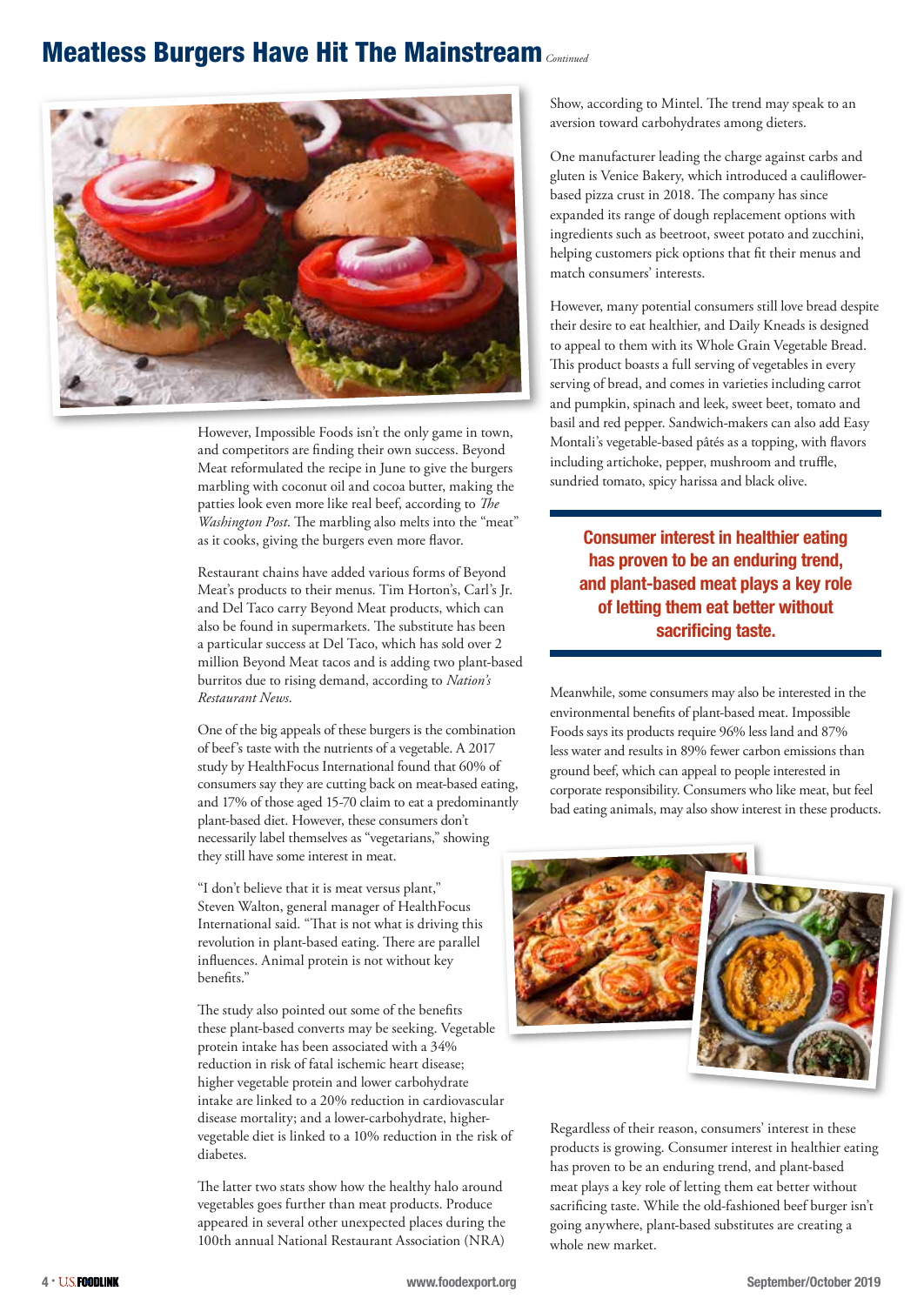# Featured Products



### Elmhurst®

*Elma, NY*

Elmhurst® 1925 is a former New York City dairy processor that now makes exclusively plant-based milks in Buffalo. Owner Henry Schwartz was an ardent dairyman overseeing a 90-year family tradition. Then, with fluid milk consumption in decline, he met Dr. Cheryl Mitchell, inventor of the remarkable HydroRelease™ process. Everything changed. Henry shuttered his dairy in 2016 and reinvented Elmhurst around Dr. Cheryl's technology.

HydroRelease has yielded several lines of simpler, better non-dairy products, all featuring lush creaminess and flavor; more of the source grain, nut, or seed; and no added gums or emulsifiers. Original and unsweetened nut milks – Almond, Oat, Cashew, Hazelnut, Walnut, Hemp – the latter having just two ingredients, nuts and water – debuted in 2017, boasting up to 4x more nuts per glass compared to other leading brands. Milked Oats,™ with 16-20g of whole grain per serving, followed, including a barista edition for coffee (also available in almond). Most recently, Elmhurst launched North America's very first hemp creamer in several varieties. This gamechanger is loaded with 350g Omega-3 ALA per serving. elmhurst1925.com



### Godshall's Quality Meats

*Telford, PA*

Smokehouse Gold is the international brand of Godshall's Quality Meats, which began in 1945 as a country butcher shop but quickly grew to supply the Pennsylvania area farmer's markets with high quality smoked delicacies.

The development of a real meat, real wood, smoked turkey bacon was successful beyond any expectation and has become the company's flagship product. Today, we serve a wide variety of smoked meats to family tables coast to coast and internationally from three facilities, powered by 4000 solar modules, still right here in Eastern Pennsylvania.

Our tremendous success with turkey products has inspired the company to seek out more healthy options for consumers. Look For our Turkey Bacon, Uncured Turkey Bacon, Maple Turkey Bacon, Uncured and All Natural Fully Cooked Turkey Bacon, sausages, Kielbasas, and more. For some zesty flavor excursions, try our all-natural snack sticks and Turkey Bites – an award winning take on jerky that's moist and packed with natural flavors – including Teriyaki Pineapple, Mango Sriracha, and Korean BBQ! Smokehouse Gold... We're where flavor comes naturally. godshalls.com



### Lola's Fine Sauces

*West Des Moines, IA* 

In our family Lola means grandmother, but we all call her that. Lola is passionate about family, helping people and cooking delicious food. So we share what Lola has provided to our family, friends, and neighbors – her love – through a recipe that's fantastic and unique, bringing depths of unique flavor and making anything better.

Lola's is a truly unique fine hot sauce that provides great flavor and just the right amount of heat, utilizing the world's hottest peppers for great flavor. Don't let the names scare you as each hot sauce is meant to tantalize your taste buds with the true flavor of the peppers by only using a little bit of each one. Everything is fresh non-GMO project verified, kosher, vegan, gluten free, and very low sodium. Lola's Fine Hot Sauce is currently sold in over 1500 different retailers/restaurants across the U.S., Australia, and Canada. lolasfinehotsauce.com



## New Grounds Food, Inc. dba Eat Your Coffee

### *Boston, MA*

Founded by coffee-deprived college students, Eat Your Coffee is pioneering a new category in caffeinated natural snacks. The company's first product line, Eat Your Coffee Bars, are date-based snack bars caffeinated with Fair Trade coffee (comparable to one cup) and made with real ingredients so you can feel good with every energizing bite. Eat Your Coffee snack bars are non-GMO, vegan, gluten free, kosher, 70% organic and available in 3 delicious flavors: Fudgy Mocha Latte, Salted Caramel Macchiato and Peanut Butter Mocha. Recently, informed by hundreds of customer interviews and the company's focus on building a platform of naturally caffeinated snacks powered by real coffee, Eat Your Coffee launched its latest product line: Caffeinated Snack Bites. Less than 100 calories, no added sugar, and a shot of espresso in every serving. **eatyour.coffee**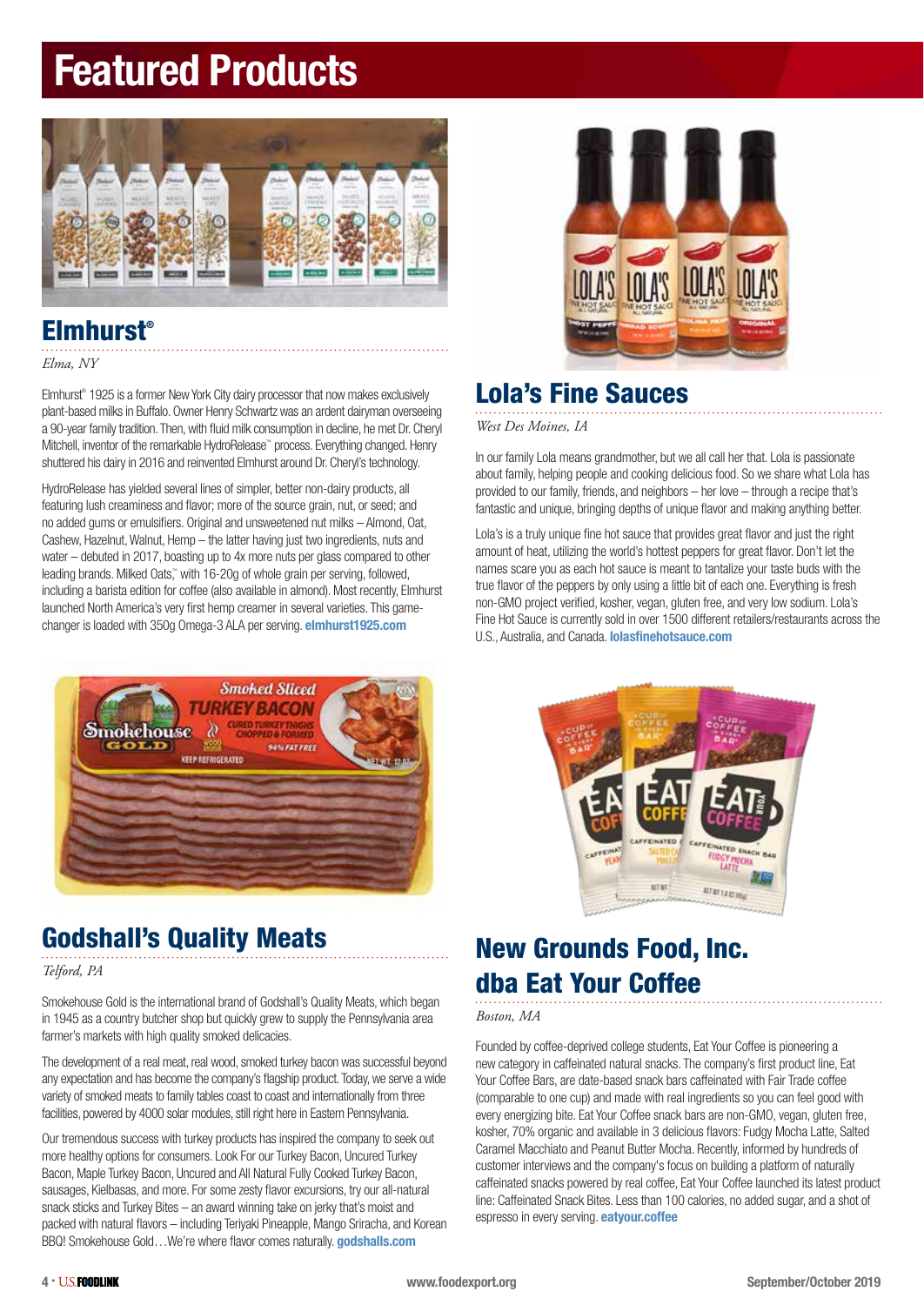

### Smude Enterprises LLC

*Pierz, MN*

Smude Enterprises LLC is a family owned business focused on producing cold pressed extra virgin Sunflower Oil. Partnering with local growers in addition to raising their own sunflowers, then extracting the oil and ending with bottling for retail and food service distribution, the whole process is done by Tom, Jenni and their employees. The sunflowers raised and used for their products are High Oleic, which means a trans-fat free oil containing a high level of Vitamin E and monounsaturated fat. Products produced at Smude's include original Sunflower Oil, Infused Sunflower Oil and Microwave Popcorn. Sunflower oil is considered a healthier option for cooking than comparative oils such as olive oil, peanut oil or vegetable oil. Its mild taste makes a good pairing with frying, roasting, marinating, dipping, baking, and salad dressings.

Recently added to the line of products is a new version of Microwave Popcorn. Packaged in a wax free (non-fluoro) bag, it contains three simple ingredients: Popcorn, Salt and Smude's Sunflower Oil. There are no additives or preservatives in this all natural product, revolutionizing the next generation of popcorn. smudeoil.com



### Vermont Dog Eats

*Waitsfield, VT*

We're Vermont Dog Eats and we make people-grade dog treats with locallysourced and organic ingredients. Our all-natural dog treats are handmade, baked and bagged right here in Vermont.

It all began one day when we decided that rather than buying dog treats with ingredients we couldn't pronounce, we would buy locally-sourced, healthy & organic foods and make them ourselves. The rest, as they say, is history! We're happy to make a product that makes dogs happier and healthier, and we're happy that owners can give their furry friends food that is just … food.

We have a network of local farms and partners that offer us access to some of the finest food around and as a result our dog treats are made with entirely real, human-grade food and absolutely NO wheat, soy, corn, sugar, byproducts or preservatives. We believe that good dog eats are vital to the health of our furry friends. vermontdogeats.com

F*or more information about these Featured Products or other featured products please email: info@foodexport.org.*

### EVENT CALENDAR

#### **SEPTEMBER**

### 3-5: Seafood Expo Asia

Wanchai, Hong Kong Hong Kong Convention & Exhibition Centre *seafoodexpo.com/asia* 

#### 9-12: Fine Foods Australia

Darling Harbour, Sydney International Convention Centre **Sydney** *finefoodaustralia.com.au* 

#### 11-13: Fi Asia

Bangkok, Thailand Bangkok International Trade & Exhibition Centre (BITEC) *figlobal.com/asia-thailand* 

### 14-15: CHFA East 2019

Toronto, Canada Metro Toronto Convention Centre *chfa.ca/en/Events/chfa-east* 

24-27: Food & Hotel Malaysia Kuala Lumpur, Malaysia Kuala Lumpur Convention Centre *foodandhotel.com*

### 25-26: Vitafoods Asia

Sands, Singapore Sands Expo & Convention Centre at Marina Bay *vitafoodsasia.com/en/welcome.html* 

25-26: Food Tech Summit Mexico City, Mexico

Centro Citbanamex *foodtechnologysummit.com*

*Listed events are the international shows where Food Export will have staff /services available.*

### **OCTOBER**

5-9 ANUGA Cologne, Germany Koelnmesse, Fair Grounds, Köln-Deutz *anuga.com* 

### 30-11/01: China Fisheries & Seafood Expo

Qingdao City, Shandong Province, China Qingdao International Expo Center chinaseafoodexpo.com

### NOVEMBER

### 12-14: BrauBeviale Nuremberg, Germany

Exhibition Centre Nuremberg *braubeviale.de/en*

### 12-14: Food & Hotel China

Shanghai, China Shanghai New International Expo Centre (SNIEC) *fhcchina.com/en* 

#### **DECEMBER**

3-5: Fi Europe 2019 Paris, France Villepinte Parc des Exposition *figlobal.com/fieurope*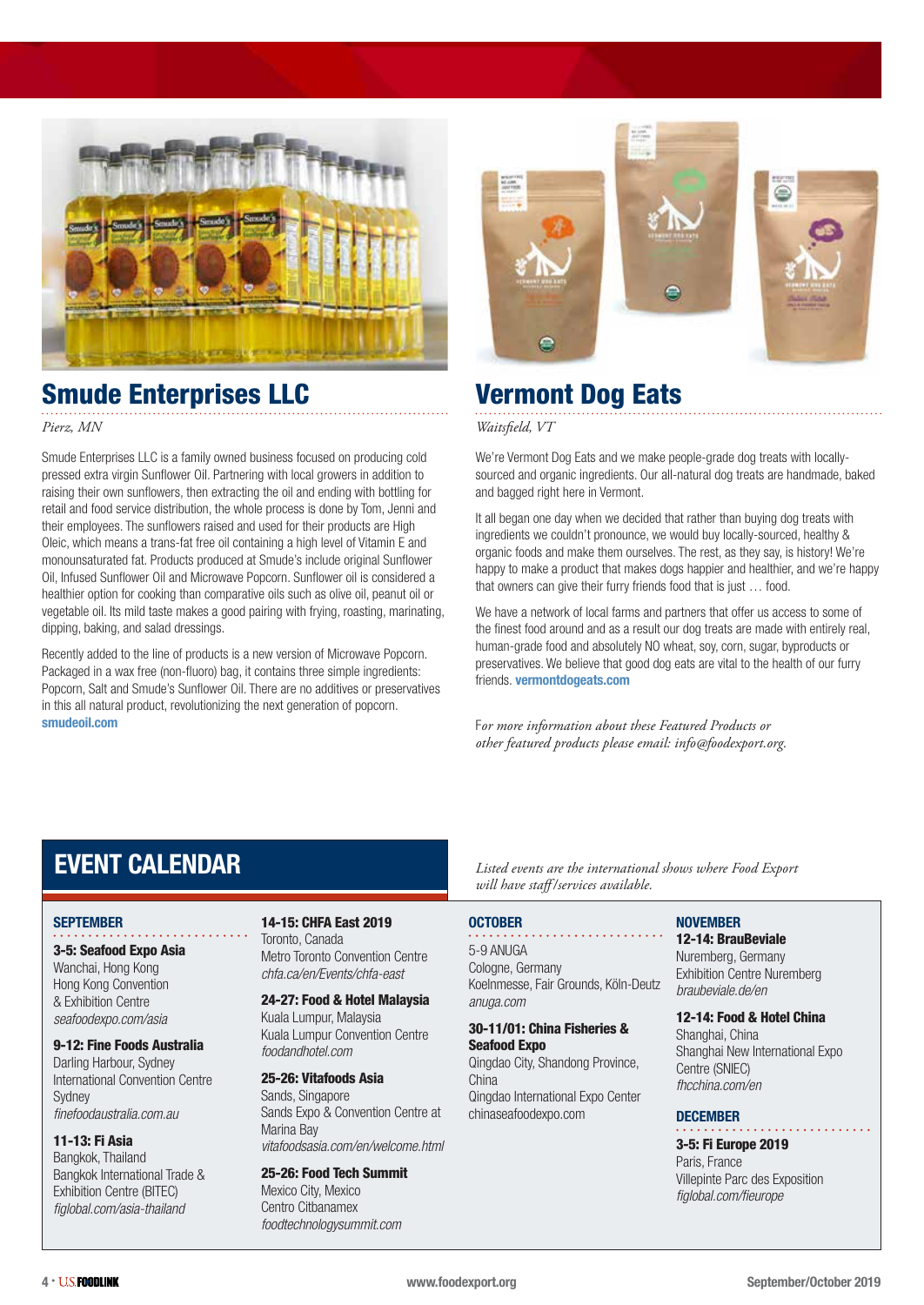### Changing Habits Keep Healthy Snacks In Demand For C-Stores

The demand for health isn't only affecting restaurants. Consumers are snacking healthier too, which is changing the foods people hope to find at a convenience store. Many brands are adding more "green" snacks to their portfolios to attract mainstream consumers, and healthy snacking options are showing the fastest growth in new product development, reported *Convenience Store News*.

The Summer Fancy Food Show was ground zero for these up-and-coming options, with products like fruit and vegetable jerky making a strong showing, according to The Food Institute. Examples of these offerings included mushroom and banana jerky. Vegetableinfused ice cream and single-serve pickle snacks also showcased the interest in vegetables in the snacking space.



One of the major up-and-coming categories is vegan, which has experienced average annual growth of 31%, according to Mindy Herman of Innova Market Insights. Plant-based proteins are also on the rise, with ingredients such as chickpeas and brown rice making particularly large waves. This ties into the overall demand for health in snacking, putting these demands alongside claims such as "no sugar added," "no artificial sweeteners" and lower calorie counts.

Fiber is also important, and products featuring fiber saw 24% growth in snack launches and 9% growth in confectionery launches. This matches consumer trends, with 44% of people saying they want to increase their fiber consumption, 64% focusing on digestive health and 24% looking for options that can help them with weight management.

Healthy snacks are well-suited to helping consumers meet goals they've set for themselves. Claims that were most successful in meeting these needs in 2018 include high protein (13%), plant-based (9%), keto (6%) and paleo and vegan (3%).

Meeting these goals with snacks is particularly important as more and more consumers favor more snacks as their mealtimes shift. The percentage of adults who eat breakfast before 9 a.m., lunch before 1 p.m. and dinner before 8 p.m. dropped slightly between 2008 and 2018, according to research by *Packaged Facts*.

Gen Z topped those who tend to eat in later dayparts, and Asian-Americans and Millennials were also disproportionately more likely to eat later meals.

Convenience stores are well-positioned to help consumers stay healthy while providing them the energy they need through a selection of healthy snacks, and sales will likely reflect this.



### State Spotlights



Michigan is one of the nation's leaders in agricultural diversity, producing over 300 commodities commercially, on about 47,000 farms covering 9.8 million acres, leading the nation in asparagus; black cranberry, and small red dried beans; cucumbers; tart cherries; Niagara grapes and squash.

### 2018 TOP AGRICULTURAL EXPORTS

| <b>Miscellaneous Food Preparations</b>        | \$260.5 million |
|-----------------------------------------------|-----------------|
| Soybeans for Oilstock & Consumption           | \$178.9 million |
| Protein Concentrates & Textured<br>Substances | \$89.3 million  |
| <b>Prepared Cereal Products</b>               | \$55.4 million  |
| Sausages and Similar Products                 | \$53.7 million  |
| Tomatoes, Fresh & Chilled                     | \$52.3 million  |
| Baked Goods & Snack Foods                     | \$50.4 million  |
| Kidney Beans, Dried, Shelled                  | \$47.2 million  |
| Corn Seed, Certified, (Exc. Sweet Corn)       | \$46.8 million  |
| Peppers, Fresh & Chilled                      | \$49.7 million  |
| Beef, Boneless, Fresh & Chilled               | \$36.9 million  |



Agriculture in Maine is a diverse industry with some 7600 farms and nearly 1.3 million acres of land. The small, diversified farms supply niche markets with organic produce and meat, value-added products as well as fiber products.

### 2018 TOP AGRICULTURAL EXPORTS

| Lobster Fresh, Live, Chilled, Dried                   | \$385.9 million |
|-------------------------------------------------------|-----------------|
| Salmon, Fresh & Chilled                               | \$58.2 million  |
| Mucilage & Thickener from<br><b>Vegetable Product</b> | \$5.5 million   |
| Salmon Fillets, Fresh & Chilled                       | \$41.7 million  |
| Chicken Meat, Prepared & Preserved                    | \$22.7 million  |
| Live Eels                                             | \$22.3 million  |
| Pollock Fillets, Frozen                               | \$17.3 million  |
| Cranberries & Blueberries, Frozen                     | \$16.4 million  |
| Potato Products, Prepared & Frozen                    | \$16 million    |
| Sea Urchins, Live, Fresh & Chilled                    | \$16 million    |
| Maple Sugar & Maple Syrup                             | \$6.9 million   |